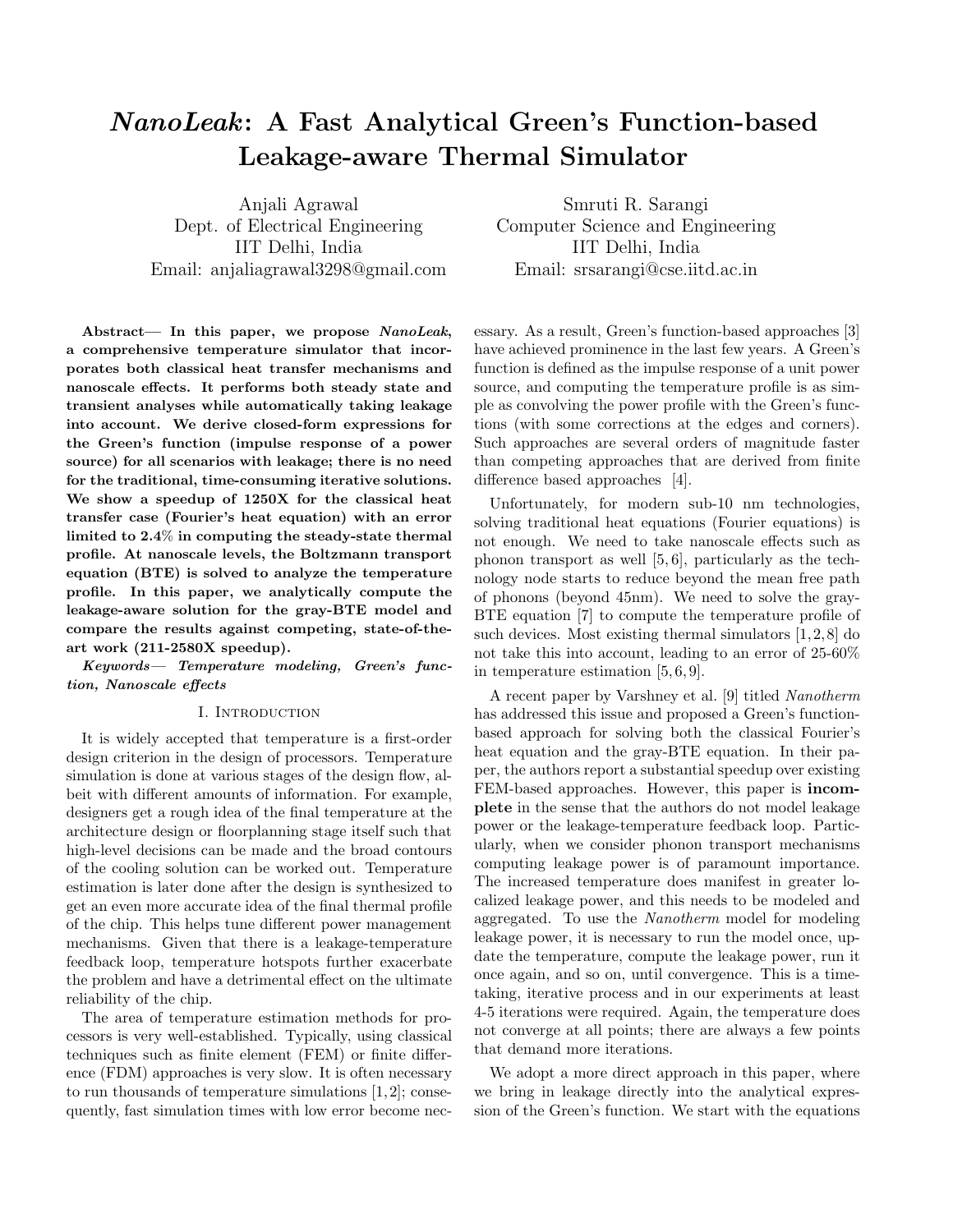TABLE I Comparison of thermal simulators

|               |               | Leakage | Leakage   |
|---------------|---------------|---------|-----------|
| Simulator     | Fourier aware |         | BTE aware |
|               |               | Fourier |           |
| COMSOL        |               |         | Х         |
| ThermalScope  |               | х       | х         |
| HotSpot [1]   |               | х       | х         |
| 3DICE [2]     |               | х       | х         |
| NanoTherm [9] |               |         | х         |
| NanoLeak      |               |         |           |

proposed in NanoTherm and then extend them to automatically incorporate the effects of leakage. This is not a simple extension, and it turned out to be quite non-trivial. The advantage is that for both classical thermal analyses (Fourier's equations) and analyses based on the gray-BTE equation, there is no need to go for a tedious, iterative process. We can directly use the modified equations and then convergence at all the points is guaranteed. There is a direct speedup in terms of the computational time vis-avis NanoTherm and we also avoid the numerical precision issues that typically bedevil such approaches that rely on convergence. The theoretical techniques presented in this paper can possibly be used in other problems of a similar nature. Table I summarizes the design space.

We discuss the relevant background in Section II. Next we present our methodology in Section III. We finally proceed to discuss the evaluation in Section IV and conclude in Section V.

## II. Background

#### A. Fourier's Heat Equation

Heat transfer in solids is governed by the Fourier's heat equation (Equation 1). This equation is valid for cases where the geometry of the device is much larger than the mean free path of phonons. It does not model the quantum effects prevalent in nanoscale devices.

$$
\rho c \frac{\partial T}{\partial t} - k \nabla^2 T = q_{vol} \tag{1}
$$

Here,  $\rho$  is the density, c is the specific heat, k is the thermal conductivity,  $q_{vol}$  is the volumetric heat, T is the temperature profile and  $t$  is the time. Equation 1 is solved using FEM/FDM based methods [1, 8] or using Green's function-based methods [3].

#### B. Boltzmann Transport Equation

Phonons, which are quantized lattice vibrations, play a crucial role in determining the temperature distribution at the nanometer scale. They exhibit wave-particle duality. In nanoscale devices, the mean free path of phonons becomes comparable with the dimensions of the devices under consideration [6]. In such cases, the wave nature of phonons cannot be neglected. Hence, the Fourier's heat equation fails. To model the phonon effects, we solve the Boltzmann transport equation(BTE) [10]. Typically, we solve this equation by taking the Gray approximation, which assumes that all the phonons are grouped at the same frequency node with the same group velocity and relaxation time. It is a widely accepted model (refer to Equation 2).

$$
\frac{\partial e_{\omega}}{\partial t} + \overrightarrow{v_g} \cdot \nabla e_{\omega} - \frac{Q}{4\pi} = \left(\frac{\partial e_{\omega}}{\partial t}\right)_{collision}
$$
 (2)

where  $e_{\omega}$  is the energy density per unit solid angle,  $\overrightarrow{v_q}$  is the group velocity of phonons,  $t$  is the time, and  $Q$  is the volumetric heat generation. The RHS term models the phonon scattering.

## C. Leakage power

The leakage power is exponentially dependent on temperature and can be modeled using the simplified BSIM4 equation [11] given by Equation 3.

$$
P_{leak} = v_T^2 * e^{\frac{V_{GS} - v_{th} - v_{off}}{nv_T}} (1 - e^{\frac{-V_{DS}}{v_T}})
$$
 (3)

Here,  $v_T$  is the thermal voltage,  $v_{th}$  is the threshold voltage,  $v_{off}$  is the offset voltage in the sub-threshold region and  $\eta$  is a constant. Experiments done in [12, 13] have shown that over the operating temperature range of ICs, the leakage power can be assumed to be linearly dependent on temperature. Also, in [14], the authors have shown that the linear leakage model provides an accuracy of over 96%, which is sufficient for the early design and architectural exploration stages. Hence, we simplified linear model to calculate the leakage power. This approach has been used in other works as well [15, 16].

#### D. Green's Function

The Green's function is defined as the impulse response of a unit power source (Dirac delta function) applied to the center of the chip. During the pre-compute stage, the Green's function is computed and stored. It is then used to quickly compute the temperature profile of the chip at runtime.

$$
T = G \star P \tag{4}
$$

where,  $G$  is the Green's function,  $P$  is the power profile of the chip, and  $\star$  is the convolution operator. Green's function based methods are significantly faster compared to conventional FEM/FDM based approaches [3, 4].

## E. Hankel Transform

For a radially symmetric function, a 2D Fourier transform is analogous to a zero-order 1D Hankel transform.

$$
\mathcal{H}(\sigma) = \mathcal{H}(f(r)) = \int_0^\infty r f(r) \mathcal{J}_0(\sigma r) dr \tag{5}
$$

where,  $\mathcal H$  is the Hankel operator,  $\mathcal J_0$  is the zero-order Bessel function of the first kind,  $r$  is in the polar coordinates and  $\sigma$  is the Hankel variable.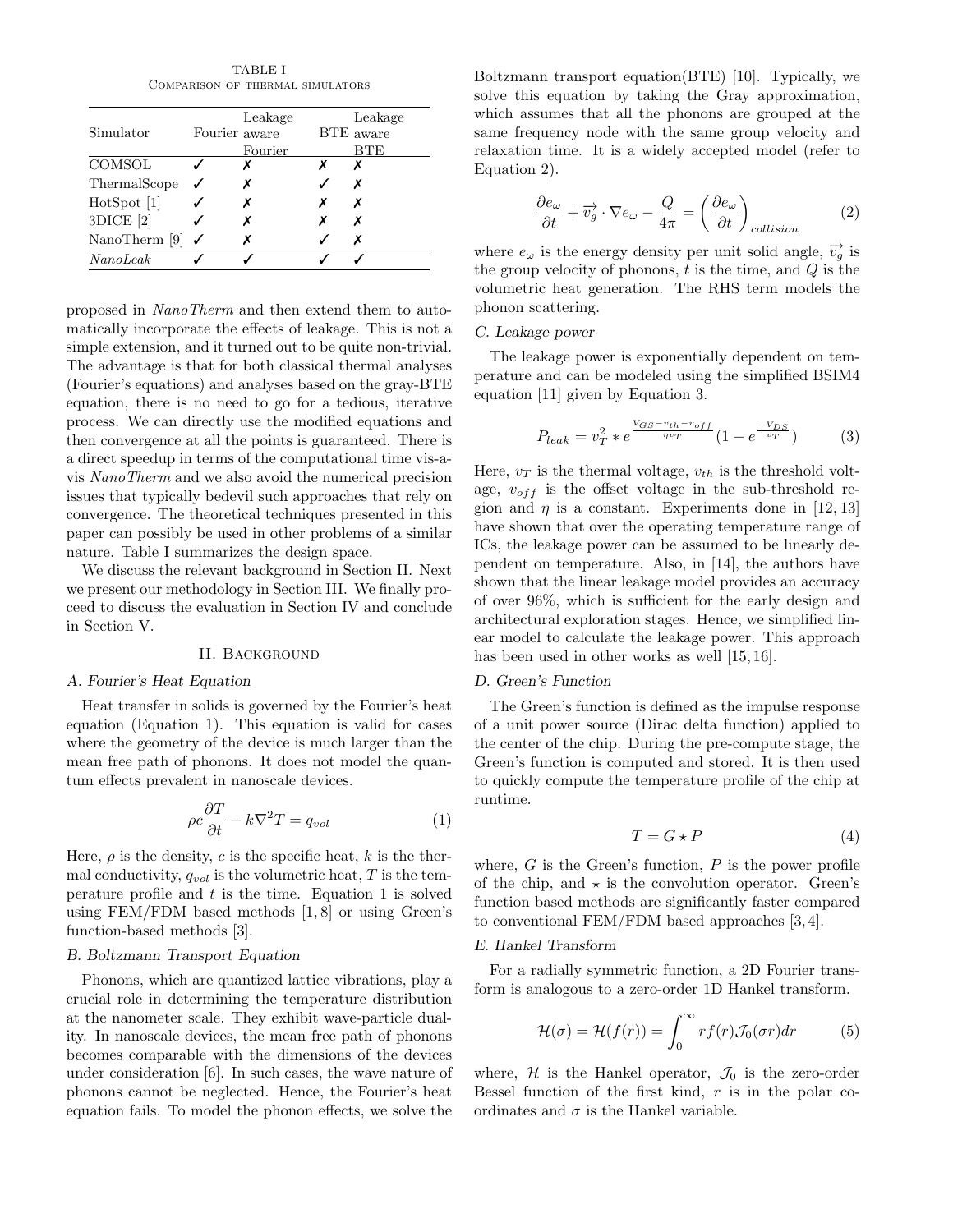TABLE II Glossary

|             | Symbol Meaning                              |
|-------------|---------------------------------------------|
| $\phi_s$    | Analytical Green's function                 |
| $q_0$       | Volumetric heat source                      |
| $r_0$       | Radius of the heat source                   |
| $k_{1}$     | Thermal conductivity of the chip            |
| $J_1$       | Bessel function of the first kind           |
| $\sigma$    | Hankel domain variable                      |
| $\tilde{z}$ | Position in the $z$ direction               |
| Ь           | Thickness of the heat spreader              |
| δ           | Thickness of the silicon die                |
|             | Transient leakage-aware temperature profile |

#### III. Methodology

#### A. Fourier Analysis

The Fourier's heat equation given by Equation 1 is solved to obtain the Green's function of a chip. This can be done either using FEM/FDM or by using analytical methods (as done in [9]).

1. Steady State

The calculated Green's function without considering the effects of leakage in the Hankel domain is given by [9],

$$
\phi_s(\sigma, z) = \frac{q_0 r_0}{k_1} \frac{J_1(r_0 \sigma)}{\sigma^2} \frac{1}{1 - f(\sigma)} \left( e^{-\sigma z} + f(\sigma) e^{\sigma z} \right) \tag{6}
$$

where,

$$
f(\sigma) = e^{-2\sigma\delta} \frac{k_1 \tanh(b\sigma - k_2)}{k_1 \tanh(b\sigma + k_2)}\tag{7}
$$

Table II describes the relevant parameters.

Let us consider the two components of power: the dynamic power  $P_{dyn}$  and the leakage power  $P_{leak}$ . From Equation 4, the complete temperature profile of the chip is thus given by,

$$
T = f_s * (P_{dyn} + \Delta P_{leak})
$$
 (8)

where,  $f_s$  is the Green's function without leakage. In our analysis, we consider a linear model for leakage, which is given by Equation 9

$$
\Delta P_{leak} = \beta T \tag{9}
$$

where,  $\beta$  is a constant depending on the properties of the chip. It is given by  $\beta = \frac{dP_{leak}}{dT}$ . Hence, Equation 8 becomes,

$$
T = f_s * P_{dyn} + \beta(f_s * T) \tag{10}
$$

Next, we take the 2D Fourier Transform on both sides. To simplify our analysis, we use the Hankel transform. The Hankel transform of a 2D function is equal to the product of the transforms scaled by the factor of  $2\pi$ . Taking the Hankel transform, we get

$$
\mathcal{H}(T) = \mathcal{H}(f_s) + 2\pi\beta\mathcal{H}(f_s)\mathcal{H}(T) \tag{11}
$$

 $\mathcal{H}(f_s)$  is the analytically computed Green's function  $\phi_s$ . Taking  $\mathcal{H}(T)$  to the LHS, we get the leakage-aware steady state Green's function,

$$
\mathcal{H}(T) = \frac{\phi_s}{1 - 2\pi\beta\phi_s} \tag{12}
$$

#### 2. Transient Analysis

To incorporate the effect of variations in the temperature profile with time, we add a capacitive term to the steady state equation [16]; the resultant equation becomes,

$$
\mathcal{T} = f_s + \beta f_s * \mathcal{T} - C f_s \frac{d\mathcal{T}}{dt}
$$
 (13)

By following the same steps as we followed to derive the steady state response, together with the condition  $2\pi\beta\mathcal{H}(f_s) \ll 1$ , we get

$$
\mathcal{H}(\mathcal{T}) = \mathcal{H}(f_s)(1+2\pi\beta\mathcal{H}(f_s)) - 2\pi C \mathcal{H}(f_s)\mathcal{H}\left(\frac{d\mathcal{T}}{dt}\right)(1+2\pi\beta\mathcal{H}(f_s))\tag{14}
$$

The first term in Equation 14 can be approximated as the steady state leakage aware Green's function  $\phi_{sheak}$ . Let  $f_{\alpha} = 2\pi C(1 + 2\pi\beta\mathcal{H}(f_s))$ . Equation 14 reduces to

$$
\mathcal{H}(\mathcal{T}) = \phi_{sheak} - f_{\alpha} \mathcal{H}(f_s) \mathcal{H}\left(\frac{d\mathcal{T}}{dt}\right)
$$
 (15)

This is a first order linear differential equation. Applying the boundary condition  $\mathcal{H}(\mathcal{T})|_{t=0} = 0$  and solving, we get

$$
\mathcal{H}(\mathcal{T}) = \phi_{sheak} - \phi_{seake} e^{\frac{-t}{f_{\alpha} \mathcal{H}(f_s)}} \tag{16}
$$

Let us compute the inverse Hankel transform of Equation 16. The first term is the steady state temperature profile  $\mathcal{T}_{ss}$ . Let the second term be finv.

$$
\mathcal{T} = \mathcal{T}_{ss} - \text{fin}v \tag{17}
$$

Let us separate  $finv$  into two parts:  $finv_0^{\epsilon}$  and  $finv_{\epsilon}^{\infty}$ .  $finv_{\epsilon}^{\infty}$  is the value of  $finv$  between  $\epsilon$  and  $\infty$ . It is thus given by,

$$
fin\nu_{\epsilon}^{\infty} = \int_{\epsilon}^{\infty} \phi_{sheak} e^{\frac{-t}{2\pi C\phi_{sheak}}} J_0(\sigma r) \sigma d\sigma \qquad (18)
$$

 $finv_0^{\epsilon}$  is the value of  $finv$  between 0 and  $\epsilon$ . When  $\epsilon \to 0$ ,  $\sigma r = 0$ , and  $J_0(\sigma r) = 1$ . When  $\sigma \to \epsilon$ ,  $f_\alpha = f_0 =$  $2\pi C(1+2\pi\beta\mathcal{H}(f_s)|_{\sigma=0}.$ 

Also, since  $\frac{\delta(\sigma)}{\sigma} \gg \beta \mathcal{T}$ , we can ignore the leakage terms present in  $\phi_{sheak}$ . Hence, we can approximate  $\mathcal{H}(\mathcal{T}_{ss}) =$  $\mathcal{H}(f_s) = \mathcal{H}(f_s)|_{\sigma=0} \frac{\delta(\sigma)}{\sigma}$  $\frac{(\sigma)}{\sigma}$ . Thus,  $finv_0^{\epsilon}$  becomes

$$
finv_0^{\epsilon} = \int_0^{\epsilon} \mathcal{H}(f_s)|_{\sigma=0} \frac{\delta(\sigma)}{\sigma} e^{\frac{-t}{f_0 \mathcal{H}(f_s)|_{\sigma=0} \frac{\delta(\sigma)}{\sigma}} \sigma d\sigma} \qquad (19)
$$

$$
finv_0^{\epsilon} = \frac{(\mathcal{H}(f_s)|_{\sigma=0})^2 f_0}{\epsilon^2 t} (1 - e^{\frac{-t\epsilon^2}{f_0 \mathcal{H}(f_s)|_{\sigma=0}}})
$$
(20)

The transient leakage-aware temperature profile becomes

$$
\boxed{\mathcal{T} = \mathcal{T}_{ss} - \operatorname{fin} v_0^{\epsilon} - \operatorname{fin} v_{\epsilon}^{\infty}} \tag{21}
$$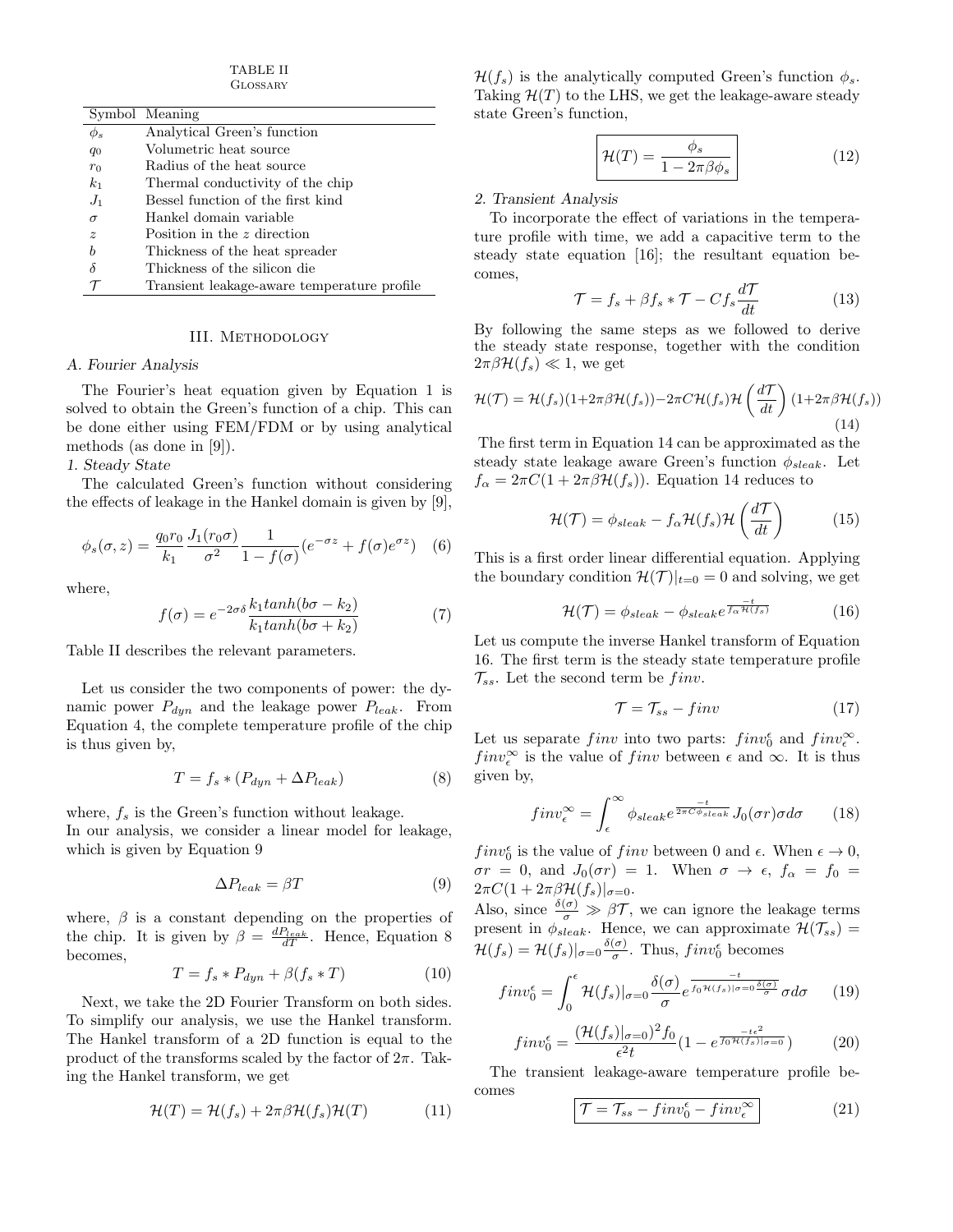TABLE III Glossary

|              | Symbol Meaning                                                       |
|--------------|----------------------------------------------------------------------|
| Q            | Volumetric heat generation                                           |
| $\tau$       | Phonon relaxation time                                               |
| Λ            | Mean free path                                                       |
|              | $\xi_x, \xi_y, \xi_z$ Spatial frequency in the x,y, and z directions |
| C            | Specific heat                                                        |
| $f_{sp}$     | gray-BTE solution                                                    |
| $\mathcal F$ | Fourier transform                                                    |
| $\eta$       | Temporal frequency                                                   |
|              |                                                                      |

# B. BTE Analysis

The gray-BTE equation is analytically solved in [9] to obtain the Green's function. We modify it to incorporate leakage.

1. Steady State

The Green's function for the steady state gray BTE is as follows.

$$
\mathcal{F}(f_{sp}) = \frac{\tilde{Q}\tau}{C} \frac{\frac{1}{\Lambda\xi} \tan^{-1}(\Lambda\xi)}{1 - \frac{1}{\Lambda\xi} \tan^{-1}(\Lambda\xi)}
$$
(22)

Table III describes the relevant parameters. The temperature field  $U$  of the device considering leakage is given by

$$
\mathcal{U} = f_{sp} \star (P_{dyn} + \Delta P_{leak}) \tag{23}
$$

where,  $\xi = \sqrt{\xi_x^2 + \xi_y^2 + \xi_x^2}$ . Considering a linear leakage model,  $\Delta P_{leak} = \beta \mathcal{U}$  and  $P_{dyn}$  as the Dirac delta function (a point source with 1 W power), we get

$$
\mathcal{U} = f_{sp} + \beta f_{sp} \star \mathcal{U}
$$
 (24)

Computing the 2D fourier transform of the LHS and RHS and rearranging the terms, we get the steady state Green's function considering leakage in the Fourier transform domain

$$
\mathcal{F}(\mathcal{U}) = \frac{\mathcal{F}(f_{sp})}{1 - \beta \mathcal{F}(f_{sp})}
$$
\n(25)

where,  $\overline{X}$  stands for the Fourier transform of variable  $X$ . Putting the value of  $\Delta T$  in Equation 25 and solving it we get the leakage-aware steady state Green's function for the gray-BTE model.

$$
\mathcal{F}(\mathcal{U}) = \frac{\tilde{Q}\tau}{C} \frac{\frac{1}{\Lambda\xi} \tan^{-1}(\Lambda\xi)}{1 - \frac{1}{\Lambda\xi} \tan^{-1}(\Lambda\xi)(1 + \beta \frac{\tilde{Q}\tau}{C})}
$$
(26)

# 2. Transient Analysis

The transient Green's function for gray BTE without considering leakage (as calculated in [9]) is given by Equation 27.

$$
\mathcal{F}(f_{sp}) = \frac{\widetilde{Q}\tau}{C} \frac{\frac{1}{\Lambda\xi} \tan^{-1} \left(\frac{\Lambda\xi}{1+i\eta\tau}\right)}{1 - \frac{1}{\Lambda\xi} \tan^{-1} \left(\frac{\Lambda\xi}{1+i\eta\tau}\right)} \tag{27}
$$

Following a similar procedure, we get the transient leakage-aware Green's function to be as follows.

$$
\mathcal{F}(\mathcal{U}) = \frac{\widetilde{Q}\tau}{C} \frac{\frac{1}{\Lambda\xi} \tan^{-1} \left(\frac{\Lambda\xi}{1+i\eta\tau}\right)}{1 - \frac{1}{\Lambda\xi} \tan^{-1} \left(\frac{\Lambda\xi}{1+i\eta\tau}\right) \left(1 + \beta \frac{\widetilde{Q}\tau}{C}\right)} \tag{28}
$$

#### IV. EVALUATION

# A. Setup

We ran the Fourier simulations on an Intel i<sub>3</sub> laptop with  $4GB$  RAM running Windows 10. The BTE simulations were run on an Intel i7 desktop with 12GB RAM running Ubuntu 16.01 LTS. We used the commercial CFD simulator COMSOL(version 5.5) to validate the Fourier results. For BTE validation, we used the FEM-based ThermalScope (ISAC2) tool. The Fourier analysis scripts were written in R 3.6.1 and the BTE scripts were written in MATLAB2020b. All our results take leakage into account.

# B. Fourier Analysis

For the Fourier analysis, we consider a 11.2  $mm \times 11.2$  $mm \times 0.15$  mm chip with a 11.2 mm  $\times$  11.2 mm  $\times$ 3.52 mm heat spreader placed on top of it. The thermal conductivity of the chip and the heat spreader are taken to be 150  $W/mK$  and 256  $W/mK$ , respectively. To compute the Green's function, we need a circular power source at the center of the chip. But we can simulate only rectangular/square elements in a real chip. Hence, we mapped square sources to circular sources as suggested in [9]. Next, we discretize the chip into  $0.2 \, mm \times 0.2 \, mm$ blocks, which was found to be sufficient in other works as well [9]. The percentage errors reported for Fourier analysis are with respect to the maximum temperature rise. 1. Steady State Analysis

We compare the Fourier steady-state Green's function as per our results versus COMSOL in Figure 1. The error in computing the maximum temperature rise was observed to be 2.4 %. Our system takes a total time of 1.22 s to compute the Green's function for a 11.2 mm  $\times$  11.2 mm chip. To compute the Green's function, we build the same model configuration in COMSOL with a 0.2  $mm \times$  $0.2 \, mm$  heat source at the center. To compute the leakage aware temperature profile in COMSOL, we run the thermal simulation multiple times till the leakage power and temperature values converge; this takes approximately 25 min. We thus achieve a speedup of 1250X over a commercial CFD simulator.

# 2. Transient Analysis

We run the transient Fourier simulation for the same setup as before. Figure 2 shows the step response for 100 radial points and 100 time steps. This takes approximately 2.24 min. The total runtime of our algorithm for one time step is 1.62 s, as compared to 45 min (speedup of 1670X) taken by COMSOL, with the error limited to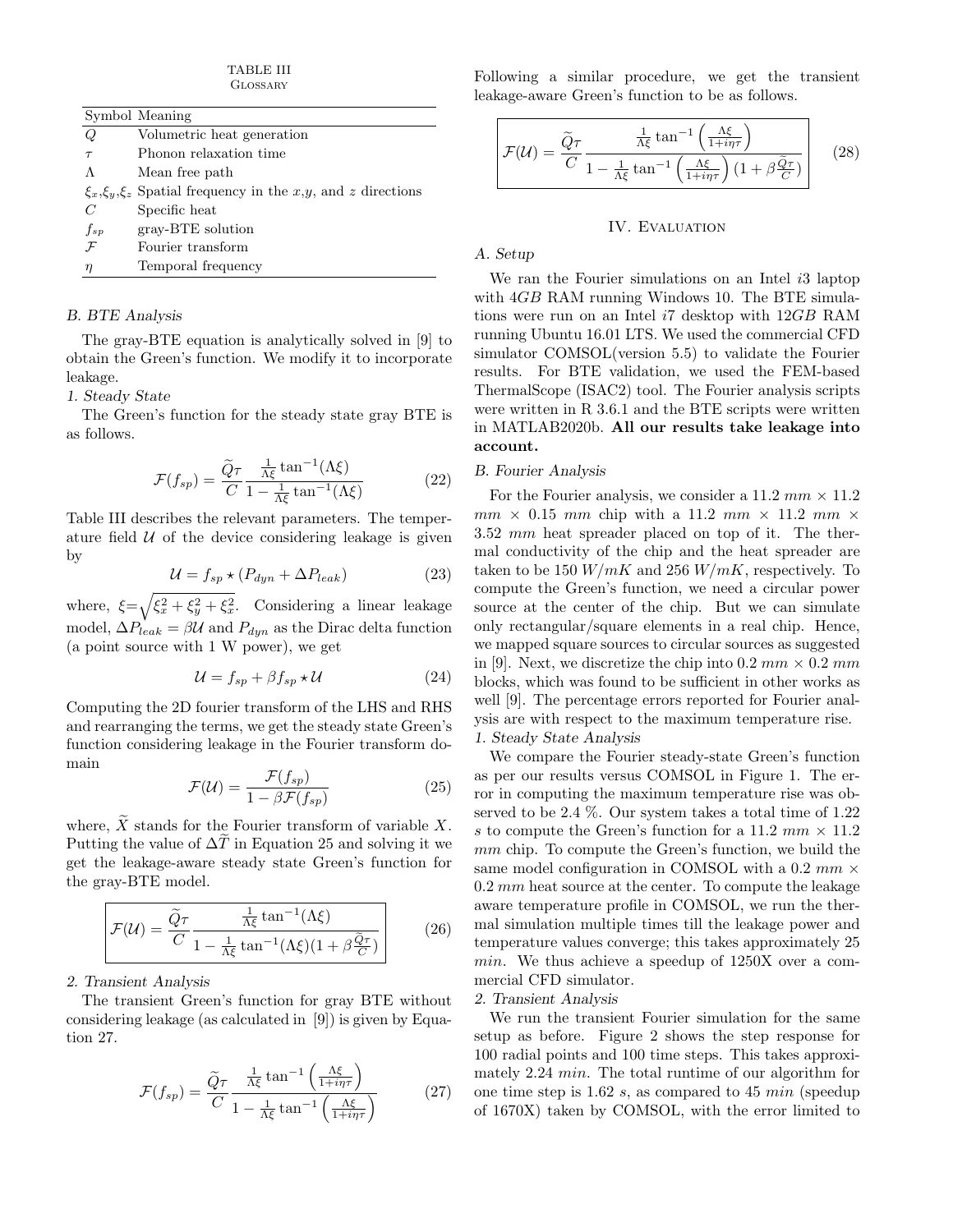2 %.

Full-chip thermal profile: We also compute the full-chip (Intel Gainestown) temperature profile (same setup as [9]) using our algorithm for both the steady state and transient case, respectively. We show the simulation results for only one test case due to space constraints. In Figure 4, we show the transient full-chip thermal profile for a random power map at time steps of 1 ms, 5 ms, and 10 ms, respectively. This takes approximately 1.62 s.

# C. BTE Analysis

We compare the leakage-aware BTE solution against the state-of-the-art tool ThermalScope for a 60  $nm \times 45$  $nm \times 20$  nm channel FET [5, 6]. The values of various constants in the BTE equation are taken from ThermalScope.

## 1. Steady State Analysis

We run the steady-state BTE simulation for the device configuration described above. We observe a simulation time of 4.3 s for  $400 \times 400 \times 200$  grid points. Next, we run ThermalScope for  $60 \times 60 \times 48$  grid points. For leakage-aware analysis in ThermalScope, we need to perform the simulation multiple times till the leakage power and temperature values converge. This takes approximately 185 min. Hence, we achieve a speedup of 2580X over ThermalScope with an RMS error of 0.05 ◦C. Note that *NanoLeak* considers far more points  $(400 \times 400 \times$ 200) as compared to ThermalScope. Figure 5 shows the comparison of ThermalScope with NanoLeak for steady state simulation.



Fig. 1. Comparison of Fourier steady state simulation results with **COMSOL** 



Fig. 2. Comparison of Fourier transient simulation results with **COMSOL** 



Fig. 3. Comparison of ThermalScope with NanoLeak for BTE transient simulation

#### 2. Transient Analysis

We run a transient simulation for the same configuration. We observe a simulation time of 68 s for 200 time steps. Next, we run ThermalScope for  $60 \times 60 \times 48$  grid points; the total simulation time was 244 min (speedup of 211X). The RMS error, in this case, was  $0.053$  °C (see Figure 3).

#### D. Simulation Speed

Table IV summarizes the time taken to compute the Green's function for various commercial thermal simulators and our approach NanoLeak. Our algorithm is 1250 times faster in computing the steady state Fourier solution as compared to COMSOL. For transient simulation, we show a speedup of 1670X. We are 2580 times faster than ThermalScope in computing the steady state BTE solution, and 211 times faster in calculating the transient solution. We also compare our algorithm against Nanotherm. It typically takes 4-5 iterations for computing the leakage-converged thermal profile, but it faces convergence issues, especially for the BTE simulations. NanoTherm is faster for the Fourier steady-state case because they use an approximation in their code (omit computing a term), which we cannot use.

#### V. CONCLUSION

In this paper, we proposed an ultra-fast thermal simulator NanoLeak that takes both the leakage effects and nanometer-scale level effects into account. As compared to the commercial CFD simulator COMSOL, we observe a speedup of 1250X in computing the Fourier steady state Green's function with the error being 2.4 % and a speedup of 1670X with an error less than 2 % for transient simulation. We also compare the leakage-aware BTE solution with the state-of-the-art tool ThermalScope. We achieve

TABLE IV Speed of thermal simulators

| Simulator    | Fourier heat eq. |        | BTE<br>Steady Transient Steady Transient |                            |
|--------------|------------------|--------|------------------------------------------|----------------------------|
| COMSOL       | 1500 s           | 2880 s |                                          |                            |
| ThermalScope |                  |        |                                          | $185 \; min \; 240 \; min$ |
| NanoTherm    | 0.415 s          | 16.8 s | 16.5 s                                   | 158 s                      |
| NanoLeak     | 1.22 s           | 1.62 s | 4.3s                                     | 68 s                       |